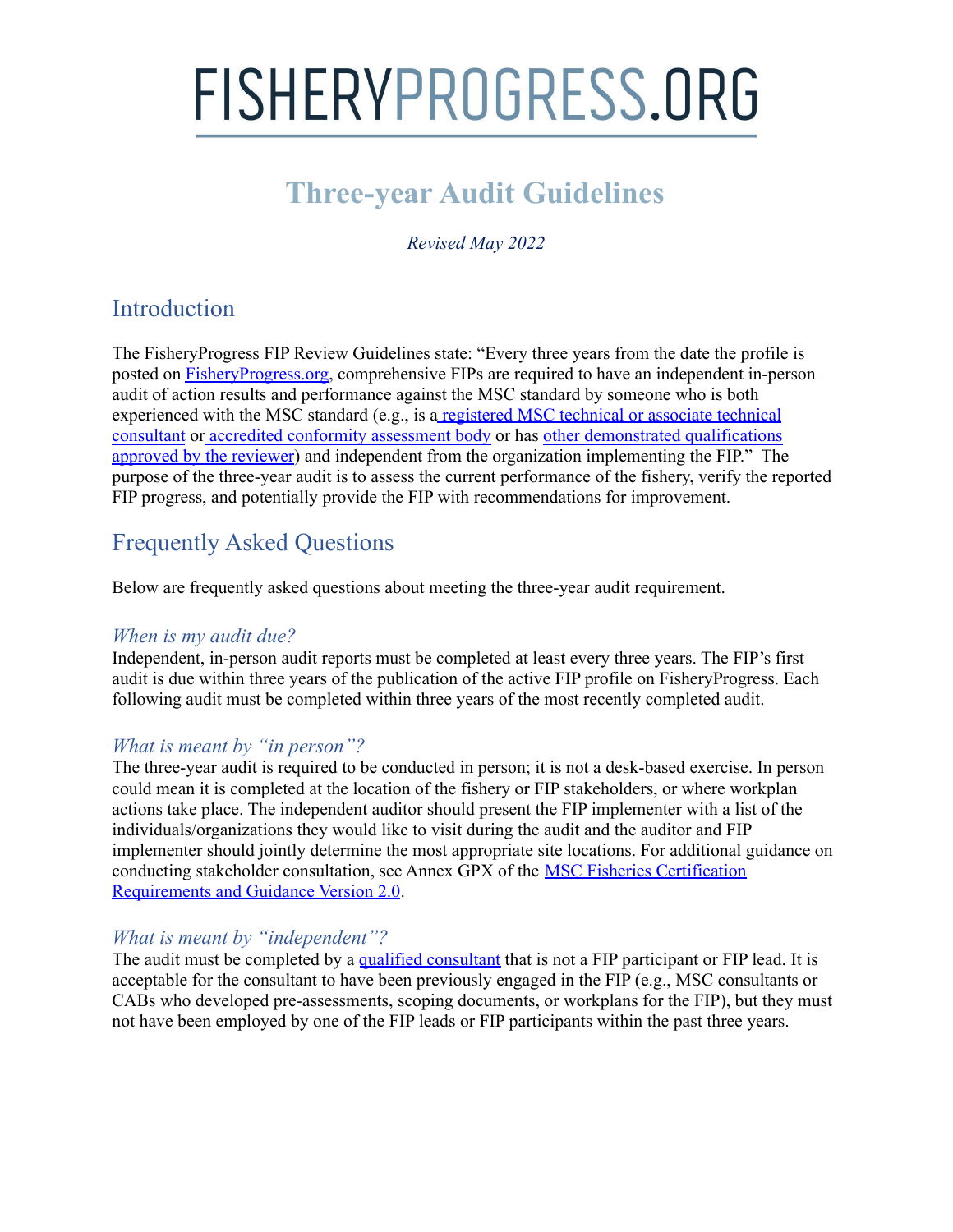#### *What is required for the three-year audit?*

The FIP must use the three-year audit report template, and must upload the completed audit to the FIP's profile within one month of the FIP's report deadline to fulfill the audit requirements. The audit template can be downloaded on [here](https://fisheryprogress.org/resources-fips/three-year-audits-comprehensive-fips).

#### *Do I have to complete an annual progress update as well as the three-year audit?*

Yes, FIPs will still need to update all 28 MSC performance indicators using current information and provide a full update on action progress on FisheryProgress. We strongly encourage FIPs to use information from the audit in years they complete them to inform the annual progress update. This may include:

- Updating MSC performance indicator scores
- Updating profile information (location, gear types, vessels, FIP landings, etc.)
- Adding or changing to actions and tasks in the FIP's environmental workplan as recommended by the auditor (if applicable)

FIPs should align the three-year audit with their annual progress report date for this purpose.

#### *How will FisheryProgress review the three-year audit report?*

Upon submission of the audit, FisheryProgress will:

- **Verify that the audit report is filled out correctly and completely.** The reviewer will confirm the FIP used the three-year audit template, and that the template is completed correctly. This includes a review of the Workplan Results section to verify that the stated results meet our requirements. FisheryProgress defines a result as:
	- A regulatory policy change or regulatory action to improve the fishery (e.g., a new bycatch provision), or fishing practice change (e.g., a change in fishing gear developed voluntarily and implemented by the FIP) to improve the fishery
	- A publicly verifiable positive change in the water (e.g., an increase in biomass of target stock, an increase in population of impacted protected species, a decrease in habitat or ecosystem impacted)

• An activity that led to an MSC performance indicator score change in the fishery FIP participants must have directly worked on or contributed to the workplan result through one or more actions/tasks in the FIP's environmental workplan, and an accompanying explanation must describe how the FIP's work played a role in delivering the reported result. During the review process, if attribution/contribution is not clear, FisheryProgress may ask that workplan results be modified or removed from the three-year audit report or for the FIP profile to be modified accordingly.

● **Confirm the audit is submitted properly.** The reviewer will confirm the audit is posted on FisheryProgress under the "Independent Audit" field in the details tab, along with a short description of the audit.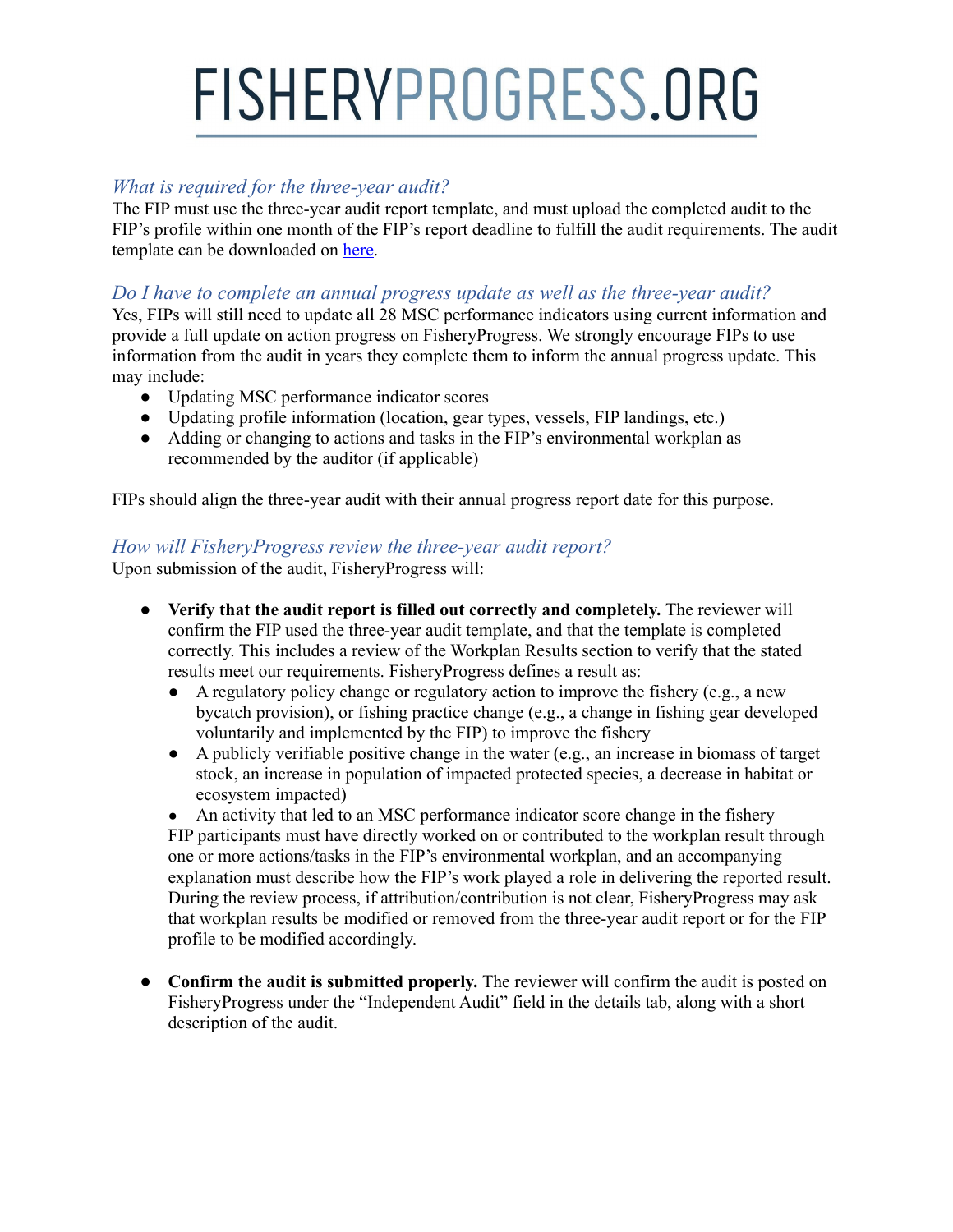#### *What happens if the audit is incomplete?*

If the reviewer finds the audit to be incomplete and/or the deadline has passed, FisheryProgress will render the FIP inactive until the audit has been submitted, reviewed, and published to the profile.

#### *How do I submit my audit?*

FIPs can submit their audits by:

- Uploading the audit document in the "Documents" tab in FisheryProgress in the Independent Audit field. The audit will be public and available for download.
- Email the FisheryProgress team  $(contact@fishervprogress.org)$  to let them know that the audit document is ready to review.

#### *When should I start planning?*

Identify a consultant that meets FisheryProgress requirements and provide FisheryProgress with auditor qualifications **at least 6 months before the annual report date.** Also, we recommend FIPs begin the audit process **at least 3 months before the annual report date**.

#### *What if my FIP has transitioned from basic to comprehensive?*

Basic FIPs that transition to comprehensive must complete this audit requirement three years after the change to the FIP type is made. For example, if a FIP transitions from basic to comprehensive in January 2022, the three year audit would be due in January 2025.

### Costs and timing for audits

We received survey feedback from several FIPs that have already completed their audit reports. From those FIPs, it took auditors (n=12) an average of 4 days to conduct the three-year audit. FIP leads (n=16) spent an average of 10 days preparing for and managing the three-year audit process.

Other survey data that can be used for reference includes:

- 78% of FIPs felt that it was worth the cost to have the audit completed
- Audit costs can vary greatly across FIPs, with consultant costs (not including travel) ranging from US\$1,300 – 18,400 per FIP (US\$6,300 average)
- The average cost of an in-person audit was US\$11,535
- The average cost of working with a CAB was US\$10,267, while the average cost of working with an independent consultant was US\$5,241
- 44% of FIPs reported that there was some level of cost-sharing among FIP stakeholders to pay for the audit
- 69% of FIPs reported that industry covered the audit cost
- The three-year audit report can take between  $1 10$  days (4 days average) to complete over the course of several weeks

#### *Tips for saving on audit costs*

● FIPs can work together within a region to harmonize timelines and pool resources for a region-wide, multiple-FIP audit. The FisheryProgress team is available to help with this.